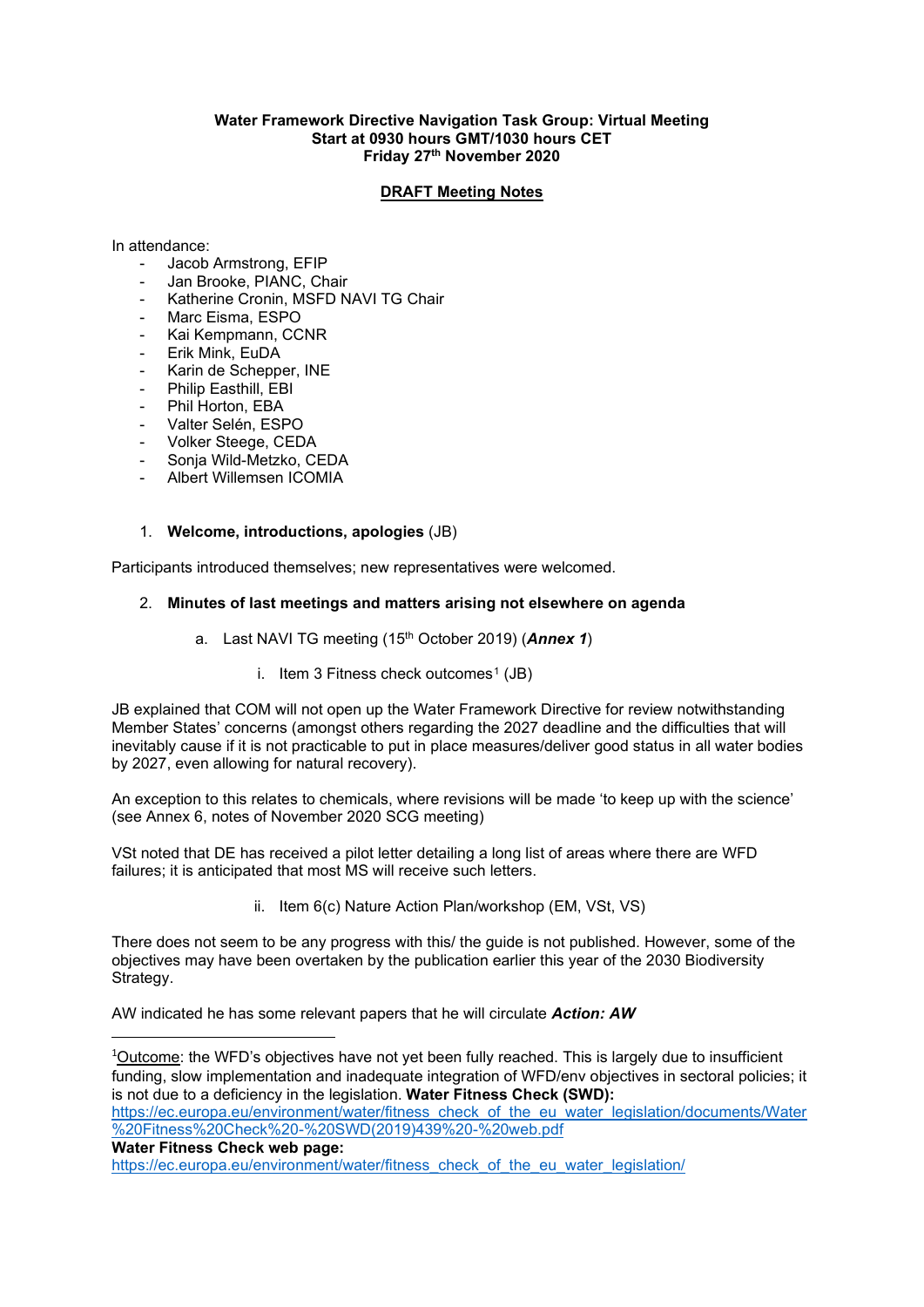KdS highlighted (from discussions in the context of the Danube Joint Statement) that COM intend to produce guidance on free-flowing rivers and provide technical support on e-flows.

iii. Item 6(d) Exemptions workshop (*Annex 2*) (JB)

JB reiterated the exemptions workshop outcomes (see Annex 2), notably the ongoing lack of consistency between MS in applying the WFD exemptions, and the outstanding uncertainties associated with their use, including to end, and beyond, 2027. JB also noted COM's post-Fitness Check position i.e. that Article 4(4) cannot be used to extend deadlines beyond 2027 other than where natural recovery takes time.

# 3. **CIS ECOSTAT activities**

a. Meetings: March 2020\* by written procedures; October 2020 (JB) (*Annex 3*)

In addition to the items below, these meetings highlighted the growing attention to invasive alien species (AW endorsed this point) and to plastics. AW stressed the need for improved policy coherence, including on IAS and other biodiversity issues.

b. Guidance No 37 (JB) (*Annex 3*)

CIS Guidance 37 on defining good ecological potential (GEP) for heavily modified water bodies (HMWB) was published earlier in 2020. It is available in English at

[https://ec.europa.eu/environment/water/water-framework/facts\\_figures/guidance\\_docs\\_en.htm](https://ec.europa.eu/environment/water/water-framework/facts_figures/guidance_docs_en.htm) and in other languages at

[https://circabc.europa.eu/ui/group/9ab5926d-bed4-4322-9aa7-9964bbe8312d/library/68a7807a-7d17-](https://circabc.europa.eu/ui/group/9ab5926d-bed4-4322-9aa7-9964bbe8312d/library/68a7807a-7d17-4c7f-94e7-ab3994336430?p=1&n=10&sort=modified_DESC) [4c7f-94e7-ab3994336430?p=1&n=10&sort=modified\\_DESC.](https://circabc.europa.eu/ui/group/9ab5926d-bed4-4322-9aa7-9964bbe8312d/library/68a7807a-7d17-4c7f-94e7-ab3994336430?p=1&n=10&sort=modified_DESC) The accompanying Library of Measures (which has been prepared to ensure that all MS are aware of the range of possible mitigation measures for each modification type is available (only in English) at: [https://circabc.europa.eu/ui/group/9ab5926d-bed4-4322-9aa7-9964bbe8312d/library/67f969f9-5abe-](https://circabc.europa.eu/ui/group/9ab5926d-bed4-4322-9aa7-9964bbe8312d/library/67f969f9-5abe-4765-a952-2f8e2bf5b664/details)[4765-a952-2f8e2bf5b664/details](https://circabc.europa.eu/ui/group/9ab5926d-bed4-4322-9aa7-9964bbe8312d/library/67f969f9-5abe-4765-a952-2f8e2bf5b664/details)

Guidance document 37 reiterates, both explicitly and implicitly, that for most water bodies MS should be moving towards a more scientific, reference-based definition of GEP rather than relying on the mitigation measures approach.

c. GEP Intercomparison Exercise (JB) (*Annex 3*)

JB reported the GEP inter-comparison exercise is now underway. This will establish the extent to which there is a level playing field across Member States in defining GEP in HMWBs. Questionnaires are being used to collect the required data from Member States. Unlike the 'intercalibration' of good ecological status, which is science (data and monitoring) based, intercomparison aims to ensure the methodologies being used to establish GEP are comparable.

d. Activity on Sediment Management (JB, AW, VSt, SW-M) (*Annex 3*)

Various NAVI TG members are participating in the CIS sediment management activity, the aim of which is to produce a pragmatic, technical report on sediment management in the WFD. VSt confirmed that progress is being made, but slowly. AW and SW-M will review the draft Chapter 4 (sediment management). VSt is involved in drafting this chapter. EM is involved in drafting and reviewing Chapter 3 (sediment quality), along with a colleague of SW-M from Hamburg Port. JB is involved in drafting and reviewing Chapter 2 (sediment quantity). A full draft report is intended to be finalised in time for discussion at the spring 2021 ECOSTAT meeting.

Whilst progress has been slow, it is nonetheless acknowledged that the exercise has already succeeded in raising the profile of the role of sediments in the WFD.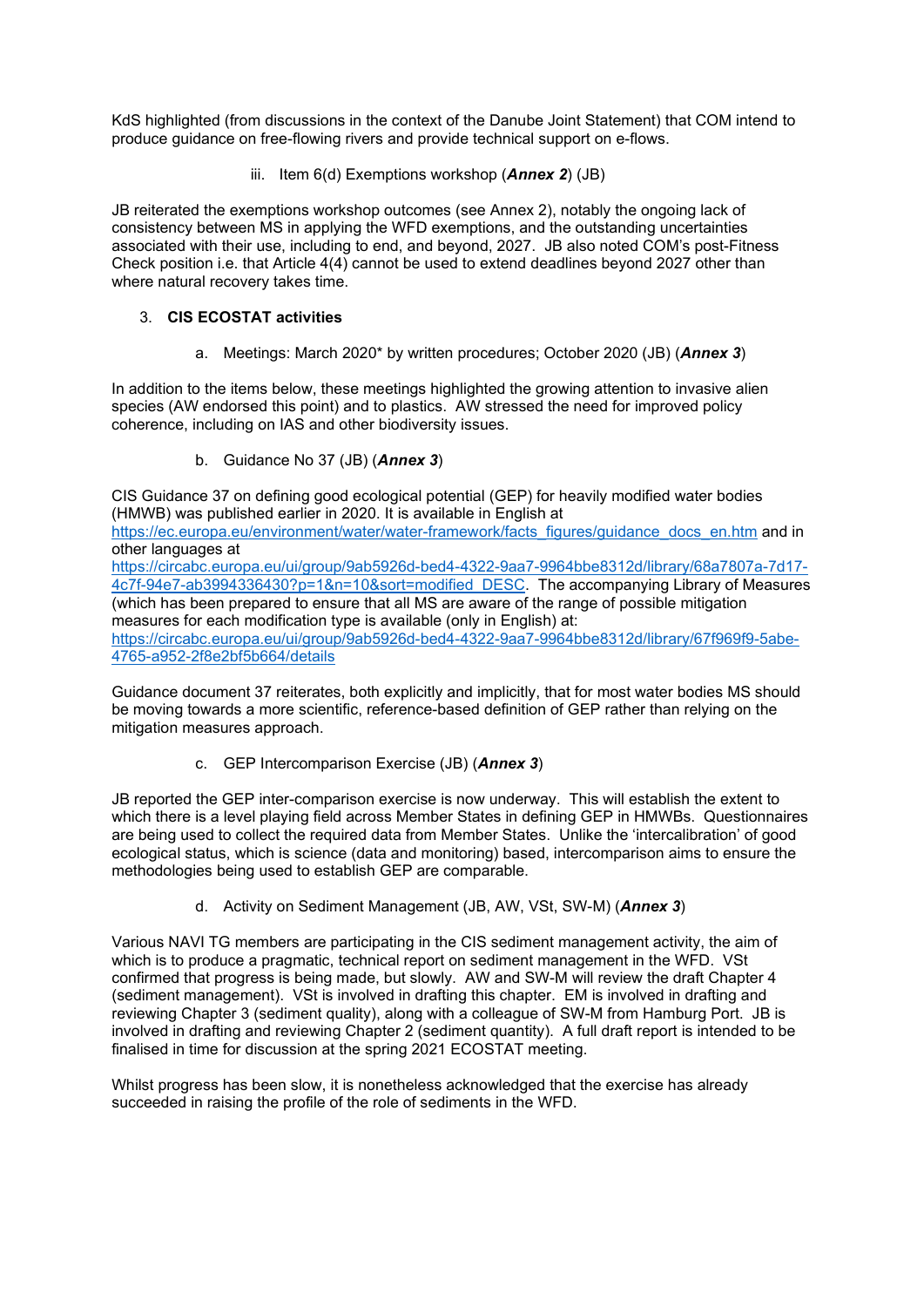e. Invasive species  $(JB^{*2}, AW)$  $(JB^{*2}, AW)$  $(JB^{*2}, AW)$  (see separate attachments from AW circulated with meeting agenda)

JB noted that a new PIANC WG is exploring the implications of invasive alien species for port and waterway infrastructure and operations; also the liability implications.

ICOMINA is creating guidance for recreational craft on invasive alien species threats and measures; this is needed because there is no relevant international convention. AW has circulated various documents on IAS, including an invite to a December 10<sup>th</sup> METS event. AW also drew attention to the various ongoing activities at the international level (UN, IMO, etc.); and re-stressed the need for improved policy coherence on this issue at EU level. ICOMIA is lobbying DG Sante and DG Env to this end. *Action: AW to continue to circulate relevant papers, links, etc.*

## f. Amber webinar, June 2020 (JB) (*Annex 4*)

JB had previously circulated a note on the AMBER project and the publication of the Atlas. COM does not envisage the related 2030 biodiversity strategy objective of re-establishing 25,000km of freeflowing rivers will significantly impact on navigation. KdS confirmed that this is the case, noting that attention is focussed on the multitude of small dams causing the most damage to ecological status.

### 4. **CIS WG Chemicals activities and related issues**

a. WG Chemicals update and last meeting (EM) (*Annex 5*)

EM reported that it is increasingly being recognised that focusing on priority and priority hazardous substances (P(H)S) does not give a full picture (i.e. is not necessarily representative) of the state of water bodies. Both the P(H)S list and the associated Watch List are being updated and certain substances are being replaced, with an increasing focus on pharmaceuticals and biocides, but this still does not represent a complete tool box. A third kind of instrument is needed to identify wider chemical pressures using e.g. bioassay tests.

COM is under pressure to come up with amendments to the P(H)S lists, to remove some substances and add others, but not all relevant scientific dossiers (needed to justify changes or restrictions) are complete. Most of the substances under discussion are not especially relevant to navigation, but copper and zinc are important, especially to recreational boating.

EM confirmed that discussions are ongoing as to whether historic/legacy pollutants should remain on the list: such substances are candidates for deletion. The question of quantity vs. bioavailability also still remains to be resolved.

The growing gap between the evolving list of WFD substances and those typically measured in sediment has been highlighted as an issue in the UK (JB) and Germany (VS). This may become an issue not because the disturbance of sediments would necessarily contribute to changes in WFD chemical status, but rather because the evidence to 'prove' no effect does not exist locally. EM pointed out that the CIS guidance 25 should be helpful for answering questions in this regard.

Plastics are also moving up the WFD agenda.

b. PFAS update (EM)

<span id="page-2-0"></span><sup>2</sup> \*Philip J. Boon, Stacey A. Clarke, Gordon H. Copp, 2020. Alien species and the EU Water Framework Directive: a comparative assessment of European approaches. Biol Invasions, 22: 1497– 1512.<https://doi.org/10.1007/s10530-020-02201-z>

COM will review the Regulation on invasive alien species (IAS) (2014/1143) by 1 June 2021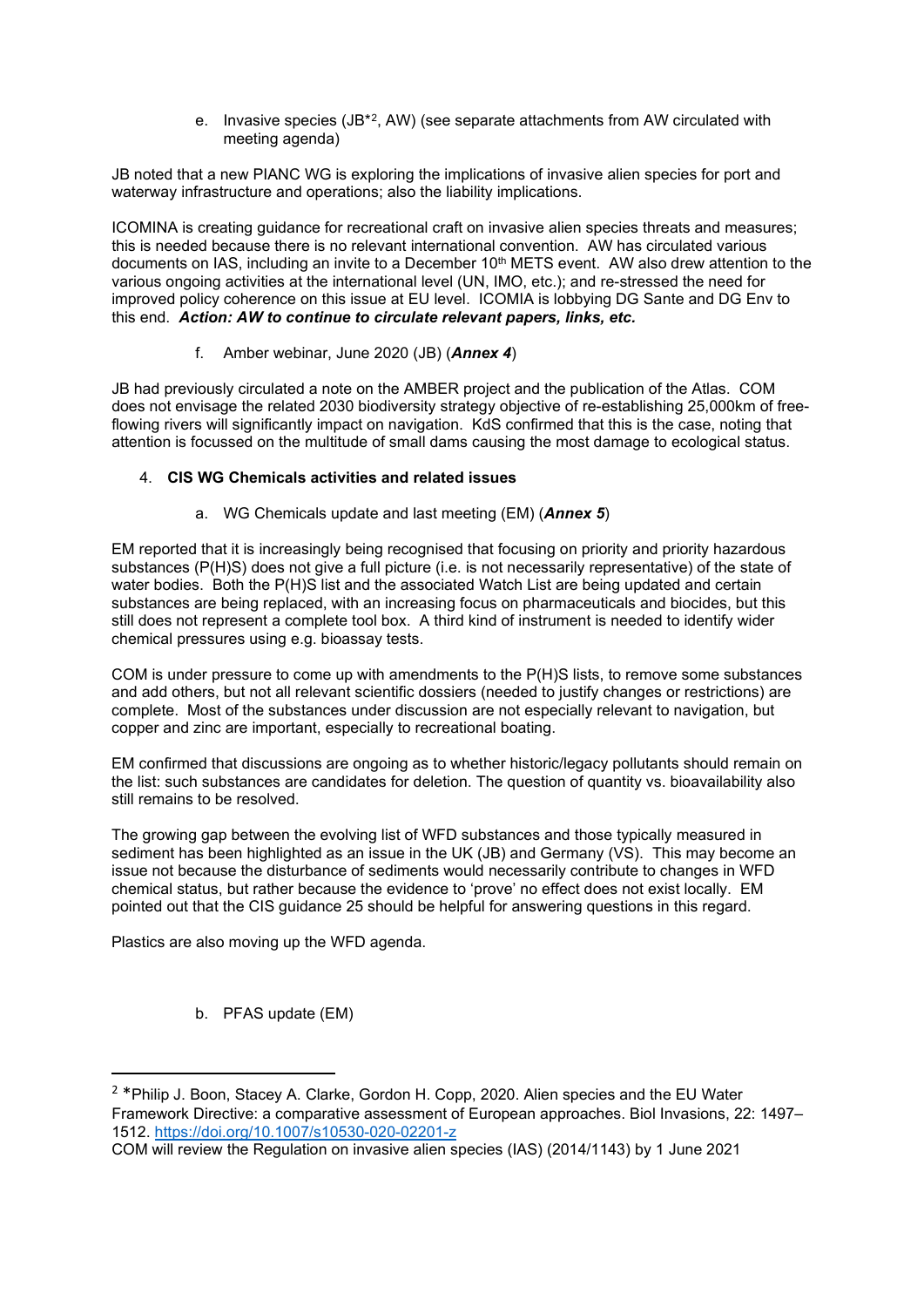EM confirmed that PFAS is 'now on the agenda' at WG Chemicals and MS have realised there is an issue, but WG Chemicals has not yet looked at the details. This will need to happen as PFAS is an issue in all MS; these substances have been used over decades and concentrations are increasing.

ME explained that in NL this has been a very big topic for dredging and disposal; also for soil management. Whilst the issue has since been smoothed out, in the beginning controls were very strict (at or below the level of detection) and sediment could not be relocated within port. Now there is more knowledge and the issue is manageable.

VSt circulated the details about an online conference on PFAS. SW-M will try to attend parts of this conference. Jos Brils will present on behalf of SedNet. JB asked if anyone attending could please share any relevant outcomes with the TG. *Action: SW-M; all*

KC mentioned that PFAS is a big topic for superfund sites in the USA, but this means that important technical experience is being gained.

PE has been contacted by an industry group advocating on the issue and engaging with downstream users; anyone interested in following up this contact should email PE [\(pe@europeanboatingindustry.eu\)](mailto:pe@europeanboatingindustry.eu).

> c. Open loop scrubbers: update (EM, JB) (see separate CEDA and IMarEST attachments)

JB provided an update on publications dealing with the impacts of OLS, including the CEDA and IMarEST papers attached with the Agenda, and also the recent advice to the Canadian Government, see Lloyds List 26<sup>th</sup> November 2020 or [https://www.offshore-energy.biz/study-calls-for-ban-and](https://www.offshore-energy.biz/study-calls-for-ban-and-phasing-out-of-scrubbers-to-protect-the-oceans/?utm_source=worldmaritimenews&utm_medium=email&utm_campaign=newsletter_2020-11-26)[phasing-out-of-scrubbers-to-protect-the](https://www.offshore-energy.biz/study-calls-for-ban-and-phasing-out-of-scrubbers-to-protect-the-oceans/?utm_source=worldmaritimenews&utm_medium=email&utm_campaign=newsletter_2020-11-26)[oceans/?utm\\_source=worldmaritimenews&utm\\_medium=email&utm\\_campaign=newsletter\\_2020-11-](https://www.offshore-energy.biz/study-calls-for-ban-and-phasing-out-of-scrubbers-to-protect-the-oceans/?utm_source=worldmaritimenews&utm_medium=email&utm_campaign=newsletter_2020-11-26)

[26](https://www.offshore-energy.biz/study-calls-for-ban-and-phasing-out-of-scrubbers-to-protect-the-oceans/?utm_source=worldmaritimenews&utm_medium=email&utm_campaign=newsletter_2020-11-26)

These confirm that, in many situations, the effect of OLS on water quality is minimal, but there are some significant concerns about the potential impacts on water (and sediment) quality in enclosed water bodies.

## 5. **SCG meetings** (*Annex 6*)

a. November 2019 (JB)

All relevant items from this meeting were covered elsewhere on the Agenda

b. June 2020 (JB)

All relevant items from this meeting were covered elsewhere on the Agenda

c. November 2020 (JB)

JB confirmed her understanding that the forthcoming paper elaborating on how the Weser ruling should be interpreted in the case of new waste water treatment works will be prepared by COM; there has been no indication to date of engagement with MS or any planned consultation. EM highlighted that the need for such clarification is inevitable because the science does not support the granularity of status class boundaries. JB also noted the apparent relevance of (water body) scale in this case. *Action: JB to advise TG members when there is any news on this paper*

None of those attending the meeting were able to provide further information on the planned presentation to Water and Marine Directors on waterborne transport sustainability. *Action: JB to check CIRCABC and advise/forward when there is something to report*

## 6. **Ad Hoc Task Group on Economics**

a. Virtual meeting, March 2020 (JB) (*Annex 7*)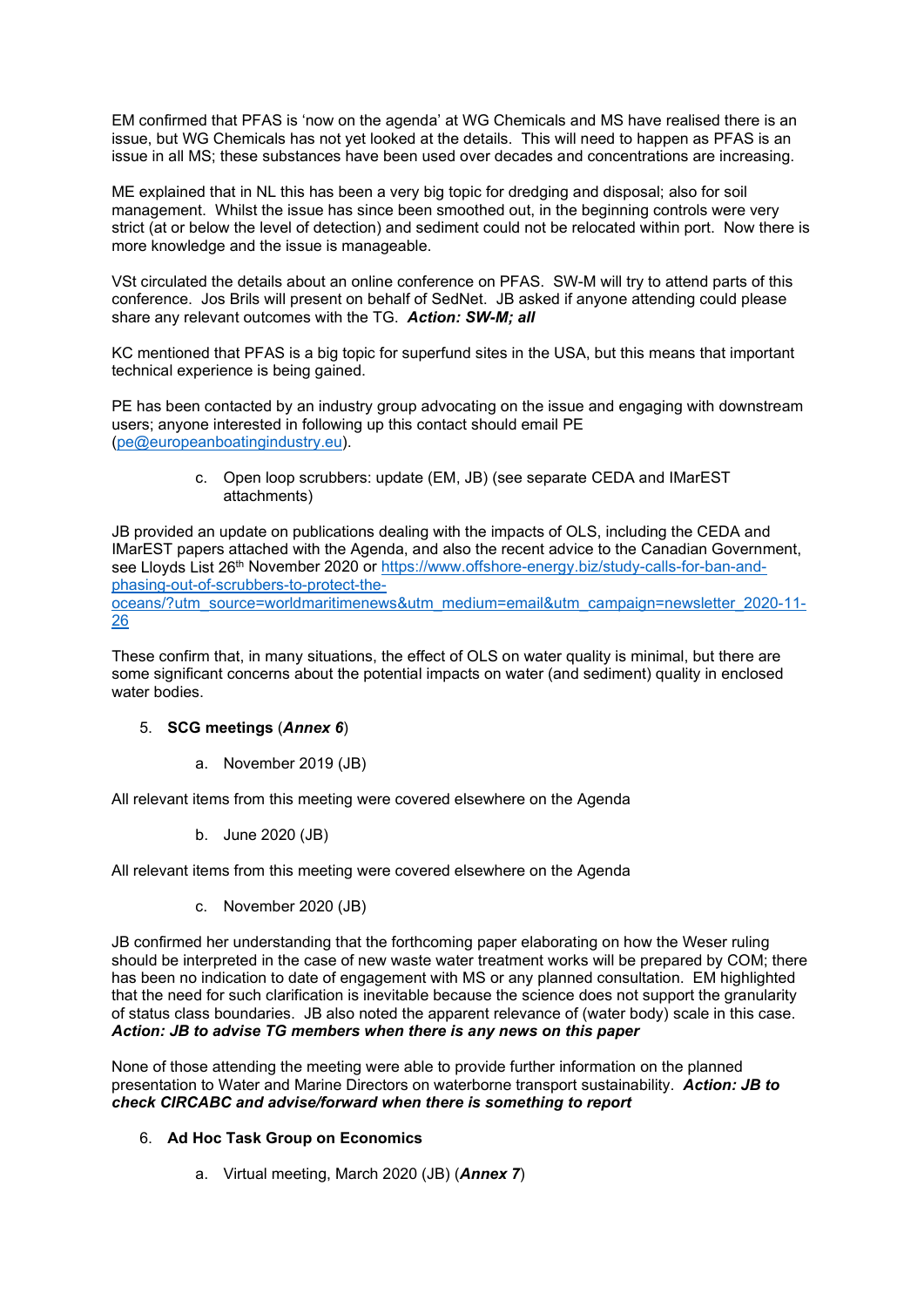JB explained that discussion in this meeting:

- highlighted COM's understanding that a lack of resources is a major factor for MS in implementing measures to reach the WFD objectives
- raised the question of whether physical modifications would be considered as 'pollution' and hence subject to polluter pays / cost recovery arguments, but also
- highlighted that such modifications are provided for in the Directive via Articles 4(3) and 4(7): it would therefore seem inconsistent to apply cost recovery principles to something for which explicit provision is made.

This discussion led to the proposed amendment of the original NAVI TG paper on water use and water services (see item 6c. below)

Importantly, COM concluded the meeting by re-stating that they do not want to repeat previous work on WFD economics (which presumably means they do not want to re-open the water services issue either). Rather they want to 'move in a different direction' - towards identifying additional sources of financing to enable MS to implement additional measures in support of reaching the WFD objectives.

b. Virtual workshop on financing WFD implementation, 6th October 2020 (JB) (*Annex 8*) This workshop aimed to identify existing and new sources of funding for the implementation of WFD measures: of particular note were: EU funding sources (including under the Green Deal); seeking additional cost-recovery opportunities; and exploring private as well as public funding sources.

c. Update of Water Services Position Paper (JB) (*Annex 9*)

JB introduced the proposed additional explanatory footnote tackling the hydromorphological modifications issue (item 3a. above) and asked for any comments or feedback as soon as possible, including agreement if this is the case. *Action: all*

SW-M noted that there was an ECJ case on the question of water use vs. water service that DE won. *Action: SW-M to circulate reference.* However, the question is now a slightly different one i.e. whether physical modifications are pollution subject to cost recovery. It is suggested NAVI TG takes a position that it is inconsistent to apply cost recovery principles to something for which explicit provision is made in the Directive

VSt acknowledged that MS indeed need to take more opportunities to recover monies via the cost recovery principle if the WFD goals are to be met.

# 7. **Current COM consultations**

a. EU Action Plan Towards a Zero Pollution Ambition for air, water and soil (all) [https://ec.europa.eu/info/law/better-regulation/have-your-say/initiatives/12588-EU-](https://ec.europa.eu/info/law/better-regulation/have-your-say/initiatives/12588-EU-Action-Plan-Towards-a-Zero-Pollution-Ambition-for-air-water-and-soil)[Action-Plan-Towards-a-Zero-Pollution-Ambition-for-air-water-and-soil](https://ec.europa.eu/info/law/better-regulation/have-your-say/initiatives/12588-EU-Action-Plan-Towards-a-Zero-Pollution-Ambition-for-air-water-and-soil) Public consultation open 11 November - 10 February 2021

JB highlighted COM have confirmed, in response to an intervention by SedNet, that sediment will be considered in the Zero Pollution Strategy. However, this message may benefit from being reiterated.

JB asked whether the NAVI TG should submit a response to the consultation (in addition to the responses being submitted by TG member associations): it was agreed that NAVI should do this. JB therefore requested that short (bullet point) key messages for inclusion in our response should be forwarded by  $15<sup>th</sup>$  January 2021.

After some discussion, it was also agreed that the best approach should be to complete the questionnaire, but likely with 'don't know' responses to many questions, then upload/attach the WFD NAVI TG statement at the end as well as submitting the statement directly to COM.

> b. Protecting biodiversity: nature restoration targets under EU biodiversity strategy (including legally binding nature restoration targets) (all)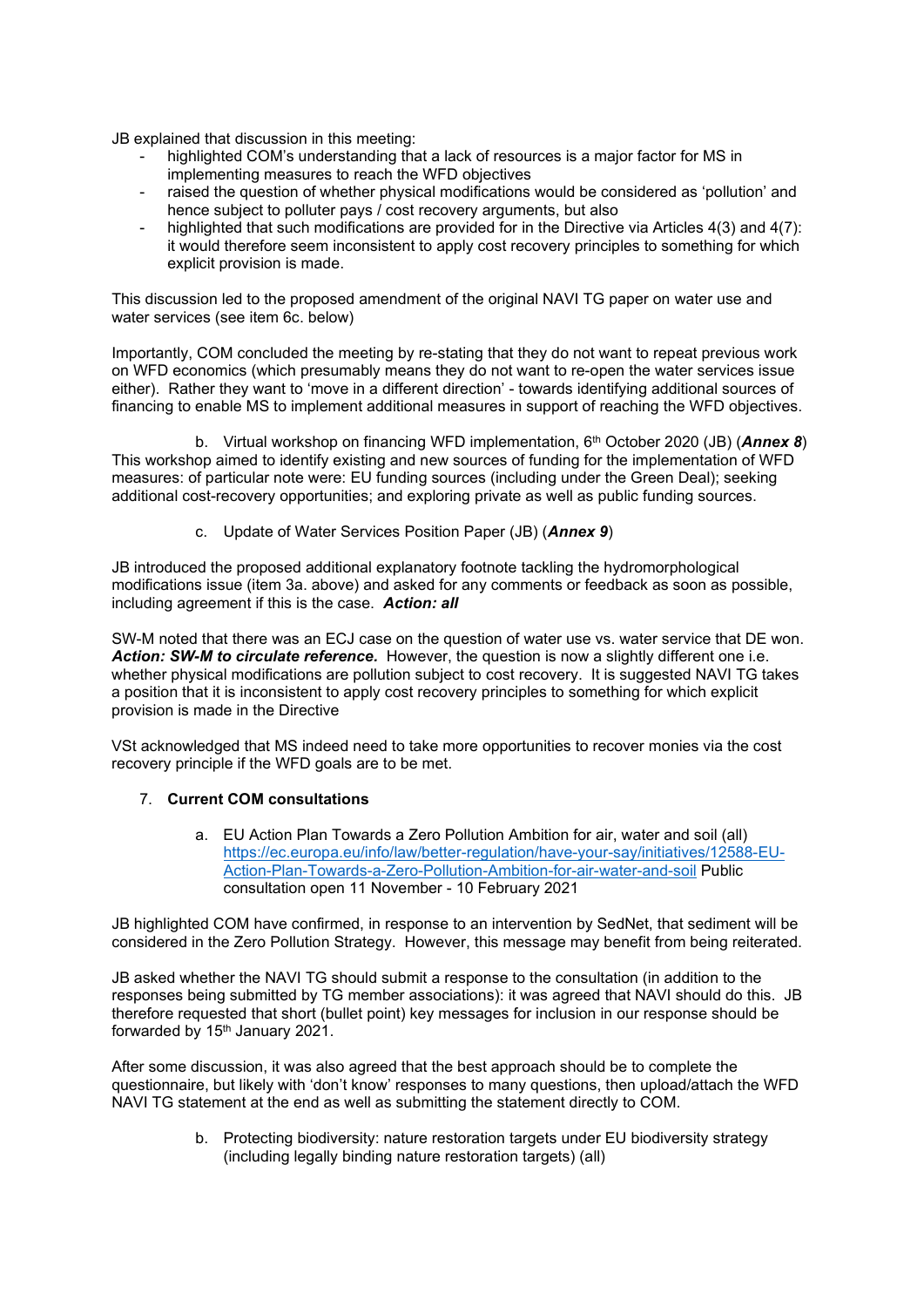<https://ec.europa.eu/info/law/better-regulation/have-your-say/initiatives/12596> Roadmap open until 2 December 2020. Public consultation period fourth quarter 2021

Should NAVI TG respond? AW was keen but the overall conclusion that we should wait to see the detail of the consultation.

> c. Healthy soils – new EU soil strategy (all). [https://ec.europa.eu/info/law/better](https://ec.europa.eu/info/law/better-regulation/have-your-say/initiatives/12634-New-EU-Soil-Strategy-healthy-soil-for-a-healthy-life)[regulation/have-your-say/initiatives/12634-New-EU-Soil-Strategy-healthy-soil-for-a](https://ec.europa.eu/info/law/better-regulation/have-your-say/initiatives/12634-New-EU-Soil-Strategy-healthy-soil-for-a-healthy-life)[healthy-life](https://ec.europa.eu/info/law/better-regulation/have-your-say/initiatives/12634-New-EU-Soil-Strategy-healthy-soil-for-a-healthy-life) Roadmap open until 10 December 2020. Public consultation period third quarter 2021

Should NAVI TG respond? AW was keen but the overall conclusion that we should wait to see the detail of the consultation.

d. Other?

KK mentioned the consultation on the green taxonomy delegated act

[\(https://ec.europa.eu/info/law/better-regulation/have-your-say/initiatives/12302-Climate-change](https://ec.europa.eu/info/law/better-regulation/have-your-say/initiatives/12302-Climate-change-mitigation-and-adaptation-taxonomy#ISC_WORKFLOW)[mitigation-and-adaptation-taxonomy#ISC\\_WORKFLOW\)](https://ec.europa.eu/info/law/better-regulation/have-your-say/initiatives/12302-Climate-change-mitigation-and-adaptation-taxonomy#ISC_WORKFLOW). It was agreed that this is an initiative to which individual organisations may respond but a NAVI TG response is not appropriate. EuDA is participating and has assigned an expert to this work. KdS highlighted that any comments or objections should be channelled to MS finance departments before 18th December 2020.

### 8. **Other business**

a. Mission Starfish 2030 (JB) (*Annex 10*; [https://op.europa.eu/en/publication-detail/-](https://op.europa.eu/en/publication-detail/-/publication/672ddc53-fc85-11ea-b44f-01aa75ed71a1) [/publication/672ddc53-fc85-11ea-b44f-01aa75ed71a1\)](https://op.europa.eu/en/publication-detail/-/publication/672ddc53-fc85-11ea-b44f-01aa75ed71a1)

JB highlighted the outcomes of the NAVI TG response. It remains unclear exactly how this report will be used (e.g. feeding in to Horizon Europe?), but continued vigilance will be useful.

b. Good Navigation Status (GNS) state of play (KK)

KK will circulate his presentation on the current status of GNS as an Annex to these meeting notes (*Action: KK-JB*) but confirmed that the setting of GNS is still very much 'Work in Progress'. A more mature version of the report should be available for discussion at the next meeting of NAVI TG in spring 2021.

c. Danube Joint Statement 11th Meeting Report (KdS) (see separate attachment)

KdS highlighted the importance of the report by the Sava-Danube-Danube Commissions (i.e. the joint statement) as a cooperation mechanism for approaching inland waterway projects and what needs to be done. A fuller report can be provided to the next NAVI TG meeting – maybe with an invited presentation. *Action: KdS-JB* 

d. Biodiversity Strategy (JB; all) (see *Annex 3* Item 5)

There was nothing urgent to report on the 2030 Biodiversity Strategy but KdS highlighted the importance of monitoring progress as there are aspects that could affect the sector,

e. Action Plan for Nature – update (EM/VSt)

See item 2(a)(ii) above.

f. Extension of scope of WFD NAVI Task Group (AW)

AW agreed to draft a note summarising the ICOMIA proposal to broaden the scope of work of the WFD NAVI TG, including the growing interactions between different pieces of (EU) legislation. Action: AW. JB noted that any significant extension in scope could have implications for the